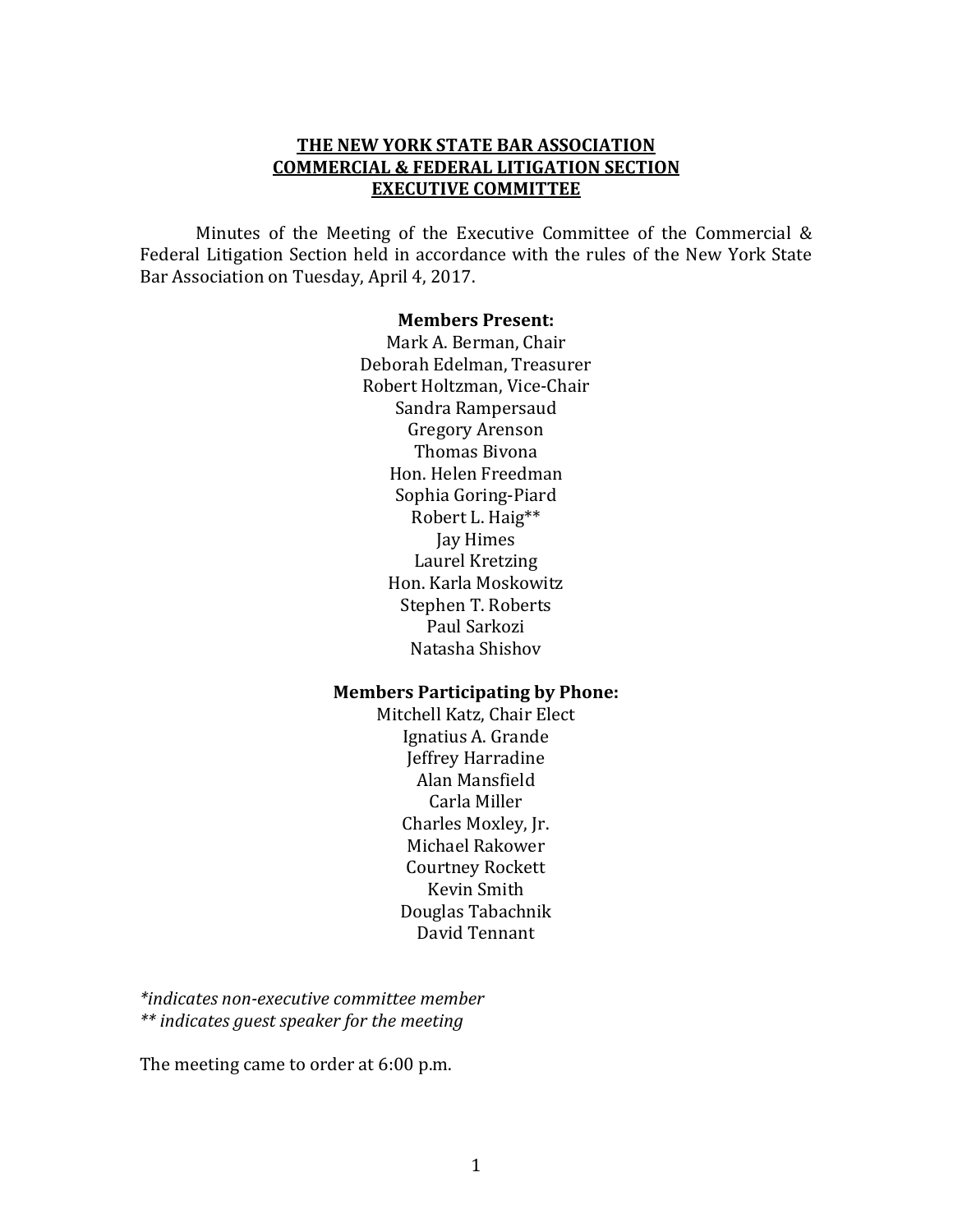#### **Welcoming Remarks**

Section Chair Mark A. Berman welcomed attendees to the meeting and thanked them for their participation. He asked all members participating by phone to send Section Secretary Jamie Sinclair an email confirming their attendance, and introduced the guest speaker for the meeting, Robert L. Haig, Chair of the Commercial Division Advisory Council (the "AC"), and provided a short bio before inviting him to begin his remarks.

#### **Remarks by Guest Speaker Robert L. Haig, Chair of the Commercial Division Advisory Council**

Robert Haig began his remarks by discussing the new Commercial Division video, which he indicated has been circulated to over 200,000 people, including, among others, members of many bar associations, companies and in-house attorneys. The video serves the purpose of, among other things, "getting word out" about the Commercial Division and helping to market New York's Commercial Divisions as a premier litigation forum for businesses worldwide. The Executive Committee members viewed the video, and those participating by phone were sent a link to view the video at their own computers. The AC would like the Section to help promote the video.

Following the video, Mr. Haig provided background regarding the history of the AC and its procedures regarding developing proposed Commercial Division rules. The AC is made up of 45 individuals and includes judges, in-house counsel and practicing attorneys. The AC works to draft rules that address the needs of business clients and the courts.

Mr. Haig advised that, when new rules are proposed, the AC seeks out and takes into consideration public comment as well as feedback from the Section. The goal of the AC is, among other things, to make the Commercial Division as attractive a venue as possible to business and litigators.

Mr. Haig concluded his remarks by answering questions from Executive Committee members regarding the AC.

## **Approval of the March 7, 2017 Meeting Minutes**

The March 7, 2017 Meeting Minutes were unanimously approved.

#### **Spring Meeting Update**

Section Chair-Elect Mitch Katz updated everyone on the Section's upcoming Spring Meeting, which is being held at the Gideon Putnam Hotel in Saratoga Springs on May 19-21, 2017. A recent email blast was sent to all Executive Committee members. Seymour W. James, Jr., the Attorney-in-Charge of the Legal Aid Society will receive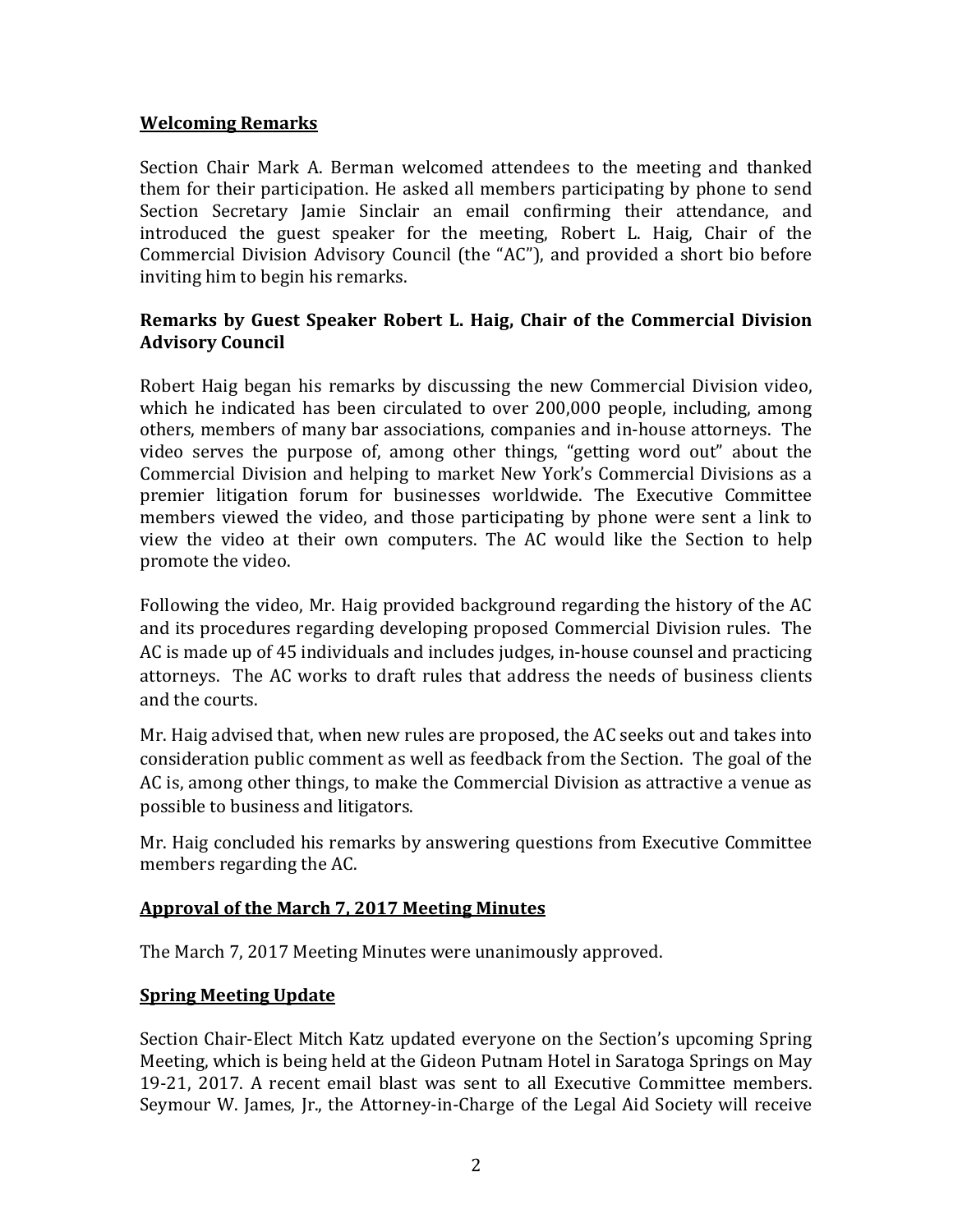the Haig award for public service at the Spring Meeting. Mr. Katz reminded everyone of the four program leaders and the panels planned for the weekend, which will address, *inter alia*, trade secret defense, restrictive covenant litigation, a rule and case law comparison between Commercial Division rules and the Federal Rules of Civil Procedure, and a program on fake news. Mr. Katz also advised that a total of seven sponsors are lined up for the meeting, including four tech sponsors in an attempt to present a mini litigation-related technology show. Finally, members were reminded to reserve their rooms for the Spring Meeting early as the block of rooms reserved will fill up quickly.

#### **Smooth Moves Update:**

Section members Carla Miller and Tracee Davis provided an update on the 11<sup>th</sup> annual Smooth Moves program which will be held at Lincoln Center on April 24, 2017 from 5:00 p.m. to 8:00 p.m., where the George Bundy Smith Award will be presented to Jeh Johnson, the former Secretary of Homeland Security. Chief Judge Colleen McMahon of the United States District Court for the Southern District of New York will present the award to Mr. Johnson. A CLE program will be held during the first half of the meeting, which will address how diversity works and how law firms can align their diversity initiative programs with their clients' goals. The Hon. Peter O. Sherwood will host this year's diversity fellow. All section members are encouraged to attend the program, to promote attendance within their firms, and to consider a sponsorship.

## **Com Fed Commercial Litigation Academy Update**

Committee Member Kevin Smith reminded everyone of the upcoming Commercial Litigation Academy scheduled for May 4-5, 2017, where five young women will also be attending the Academy free of charge on account of the Kaye Scholarships awarded to them by the Section. Subjects addressed at the Litigation Academy, which has been organized by Kevin Smith, include injunctive relief, discovery and discovery, dispositive motion practice, trials, civil appeals, and more.

## **Federal Law Clerks "Meet and Greet" Event – May 23, 2017**

Section Chair Mark A. Berman reminded the Executive Committee about this upcoming cocktail party for the federal law clerks of the Southern and Eastern Districts and the Second Circuit, which will be held at the library in the Court of International Trade on May 23, 2017.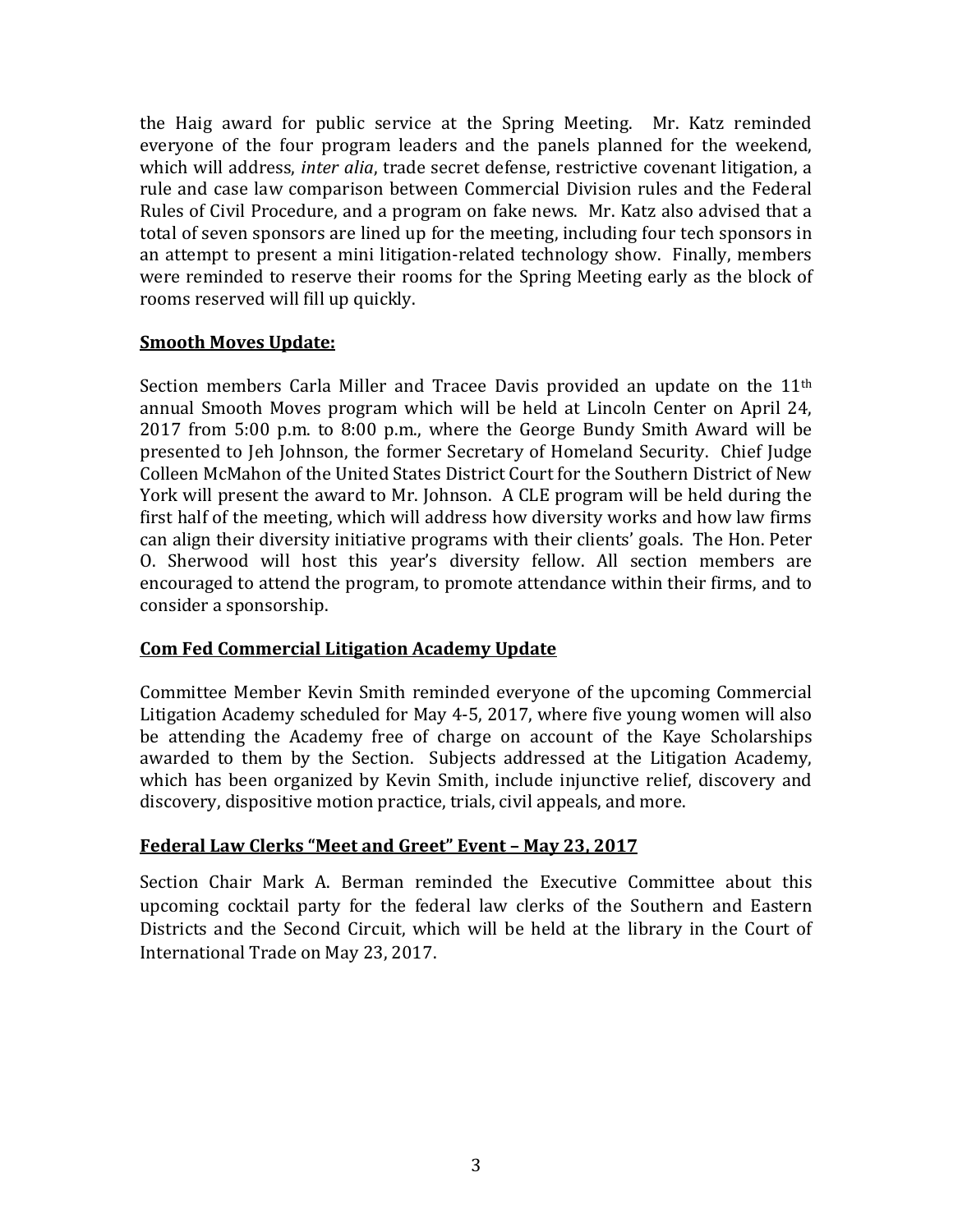# **Long Island Commercial Division Justices Annual Program with Practitioners – June 14, 2017**

Laurel Kretzing advised the Section that she will begin promoting this annual program. Sponsorships are already lined up, and all Commercial Division Justices in Nassau and Suffolk County have been invited.

## **Kings County Commercial Division Justices "Meet and Greet" at Brooklyn Law School – April 19, 2017**

Section Chair Mark A. Berman reminded Executive Committee members of this upcoming event at Brooklyn Law School, where both Justice Knipel and Justice Ash will be present. Posters have been posted in Kings County Supreme Courthouse and the Kings County Bar Association sent out an e blast. Additionally, the Dean of Brooklyn Law School is scheduled to speak at the event.

# **House of Delegates**

The Section is extremely proud of its efforts to promote membership and bring in law students. Its efforts on this front were recently acknowledged at NYSBA's House of Delegates meeting.

# **Recap – Joint Arbitration Committee and DR Section CLE**

Committee Members Charles Moxley and Jeffrey Zaino provided a summary of this CLE program held at Fordham Law School on March 13, 2017, which was aimed to share best practices between the ComFed and ADR sections regarding dispute resolution and ediscovery. The program was attended by over 95 and a cocktail party afterward.

# **Section CLEs**

Section Chair Mark A. Berman updated everyone of the Section's CLE programs, which included, among other things, the joint program with the Dispute Resolution Section held on March 13, 2017, and the immigration law webcast for which addressed the implication of immigration law and policy changes within the first 100 days of the Trump administration. Additionally, the Section has an upcoming report, which is the third version of the Social Media Legal Ethics Guidelines.

# **Recap of Hofstra Law School Event**

Section Treasurer Deborah Edelman and Incoming Section Vice-Chair Laurel Kretzing attended Hofstra's "Dinner with a Lawyer" event on the Section's behalf, where they met with several students.